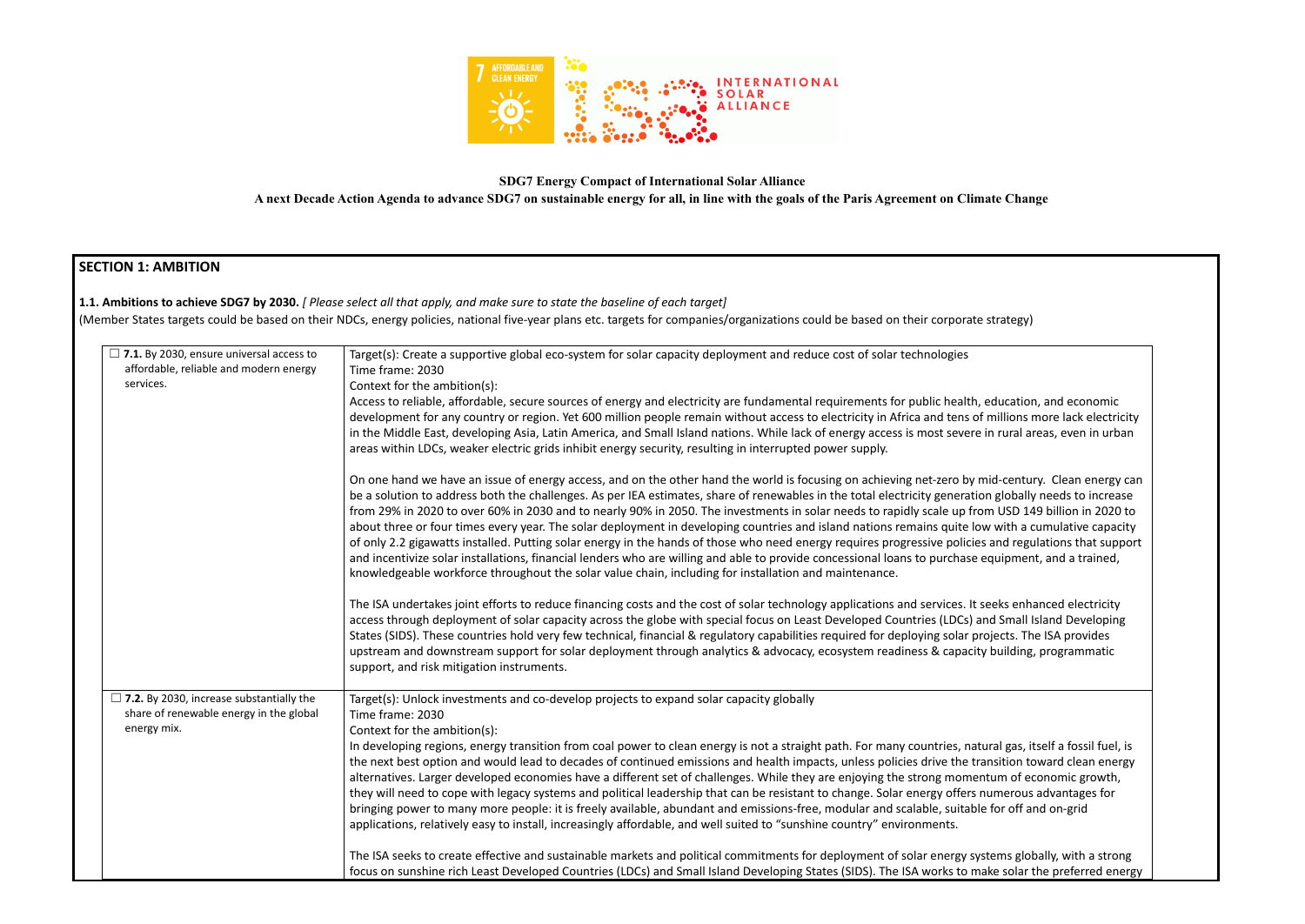|                                                                                                                                                                                                                                                                                                                                                      | choice for policy makers. ISA creates pipeline of bankable projects to support solar deployment and facilitates drive implementation of early enabling<br>activities by governments and financial and educational institutions to foster low-risk, accessible and sustainable markets for solar energy in all<br>member countries across the globe. By leveraging a unique political opportunity to empower developing and emerging economies, the ISA also<br>promotes a transition to clean energy that is truly global, while simultaneously advancing principles of economic development and social equity.                                                                                                                                                                                                                                                                                                                                                                                                                                                                                                                                                                                                                                                                                                                                                                                                                                                                        |
|------------------------------------------------------------------------------------------------------------------------------------------------------------------------------------------------------------------------------------------------------------------------------------------------------------------------------------------------------|----------------------------------------------------------------------------------------------------------------------------------------------------------------------------------------------------------------------------------------------------------------------------------------------------------------------------------------------------------------------------------------------------------------------------------------------------------------------------------------------------------------------------------------------------------------------------------------------------------------------------------------------------------------------------------------------------------------------------------------------------------------------------------------------------------------------------------------------------------------------------------------------------------------------------------------------------------------------------------------------------------------------------------------------------------------------------------------------------------------------------------------------------------------------------------------------------------------------------------------------------------------------------------------------------------------------------------------------------------------------------------------------------------------------------------------------------------------------------------------|
| $\Box$ 7.3. By 2030, double the global rate of<br>improvement in energy efficiency.                                                                                                                                                                                                                                                                  | Target(s):<br>Time frame:<br>Context for the ambition(s):<br>Not Applicable                                                                                                                                                                                                                                                                                                                                                                                                                                                                                                                                                                                                                                                                                                                                                                                                                                                                                                                                                                                                                                                                                                                                                                                                                                                                                                                                                                                                            |
| $\Box$ 7.a. By 2030, enhance international<br>cooperation to facilitate access to clean<br>energy research and technology, including<br>renewable energy, energy efficiency and<br>advanced and cleaner fossil-fuel<br>technology, and promote investment in<br>energy infrastructure and clean energy<br>technology.                                | Target(s): To build strong international co-operation on different fronts such as capacity building, technical support, resource mobilization etc. and<br>exchange knowledge & experiences for cost effective deployment of solar capacity<br>Time frame: 2030<br>Context for the ambition(s):<br>The IEA's Stated Policies Scenario projects that in 2030 around 660 million people will still lack access to electricity. About 940 million people will<br>have to be connected by 2030 to reach universal access. The global advance in electricity access has remained unequal across the geographies.<br>Sub-Saharan Africa accounts for three-quarters of the global electricity deficit. In 2019, the access rate was 46 percent in Sub-Saharan Africa with 570<br>million people lacking access to electricity. The technical, regulatory, and financial capabilities of countries in Sub-Saharan Africa have remained at<br>very low level restricting the growth of energy sector. Lack of adequate investments by private players is yet another issue.                                                                                                                                                                                                                                                                                                                                                                                                                     |
|                                                                                                                                                                                                                                                                                                                                                      | To successfully achieve the target of Sustainable Energy for All, it is utmost important to bridge the regional gap present in energy access advances.<br>Multilateral Development Banks (MDBs) and local governments will be part of the solution but can't alone drive the scale of investment needed<br>amidst competing international development priorities and at the speed our climate needs. The International Solar Alliance (ISA) is an international<br>institution which acts as a 'platform-of-platforms' that seeks international cooperation on sharing knowledge, learnings, experiences, best practices<br>etc. Further, ISA can facilitate mobilization of investments in least developed countries to facilitate affordable financing for clean technologies.<br>To support the global cooperation, the ISA Secretariat has launched a Coalition for Sustainable Climate Action to institutionalize ISA's engagement<br>with the global Corporate Sector - both Public and Private. ISA has also collaborated with multiple development organizations and banks such as<br>Bloomberg New Energy Finance, European Investment Bank, Green Climate Fund, United Nations Development Programme, The World Bank, Asian<br>Development Bank, African Development Bank, European Bank for Reconstruction and Development, European Development Bank, Development<br>Bank of Latin America (CAF) etc. These strategic partnerships will create a greater impact on ground. |
| $\Box$ 7.b. By 2030, expand infrastructure and<br>upgrade technology for supplying modern<br>and sustainable energy services for all in<br>developing countries, in particular least<br>developed countries, small island<br>developing States, and land-locked<br>developing countries, in accordance with<br>their respective programs of support. | Target(s): Support and advocate new solar technologies and applications in developing countries<br>Time frame: 2030<br>Context for the ambition(s):<br>LDCs and SIDS countries are one of the worst impacted by impacts of Climate Change but have limited resources to tackle it effectively. It is critical to<br>support these countries to implement their climate change mitigation initiatives. Solar technology being a clean technology holds potential to<br>contribute towards climate change mitigation. New and innovative solar technologies and applications will play an important role in energy<br>ecosystem of developing countries.<br>In this regard, ISA is providing technical and financial support to each of the 47 LDCs and SIDS Member Countries to support implementation of                                                                                                                                                                                                                                                                                                                                                                                                                                                                                                                                                                                                                                                                               |
|                                                                                                                                                                                                                                                                                                                                                      | certain innovative pilot solar projects. ISA is currently identifying feasible technologies and business models for implementation of these projects. In<br>September 2020 ISA organized First World Solar Technology Summit with an objective of showcasing to Member Countries the state of the art and<br>next-generation solar technologies worldwide and to give an opportunity to decision-makers and stakeholders to meet and discuss their priorities<br>and strategic agenda towards a larger integration. ISA was successful in bringing down the global price of solar water pumps by ~50% through global<br>demand aggregation. ISA aims to deploy similar purchasing modalities in other applications as well to bring down the cost of technologies to increase<br>adoption in LDCs and SIDS.                                                                                                                                                                                                                                                                                                                                                                                                                                                                                                                                                                                                                                                                            |
|                                                                                                                                                                                                                                                                                                                                                      | ISA plans to support new programmes on innovative solar technologies and also Research & Development activities around solar technologies. ISA is<br>taking initiative to encourage the exemplary work of individuals, scientists, nodal agencies and organizations in the field of solar technology in ISA<br>member countries through ISA Awards.                                                                                                                                                                                                                                                                                                                                                                                                                                                                                                                                                                                                                                                                                                                                                                                                                                                                                                                                                                                                                                                                                                                                    |

| lementation of early enabling<br>ts for solar energy in all<br>economies, the ISA also<br>pment and social equity.                                                                                |  |
|---------------------------------------------------------------------------------------------------------------------------------------------------------------------------------------------------|--|
|                                                                                                                                                                                                   |  |
| ource mobilization etc. and                                                                                                                                                                       |  |
| ut 940 million people will<br>across the geographies.<br>n Sub-Saharan Africa with 570<br>an Africa have remained at<br>ue.                                                                       |  |
| : in energy access advances.<br>le of investment needed<br>ance (ISA) is an international<br>, experiences, best practices<br>for clean technologies.                                             |  |
| tionalize ISA's engagement<br>zations and banks such as<br>nme, The World Bank, Asian<br>pment Bank, Development                                                                                  |  |
| de it effectively. It is critical to<br>logy holds potential to<br>ortant role in energy                                                                                                          |  |
| port implementation of<br>entation of these projects. In<br>ries the state of the art and<br>and discuss their priorities<br>imps by $\sim$ 50% through global<br>ost of technologies to increase |  |
| und solar technologies. ISA is<br>I of solar technology in ISA                                                                                                                                    |  |
|                                                                                                                                                                                                   |  |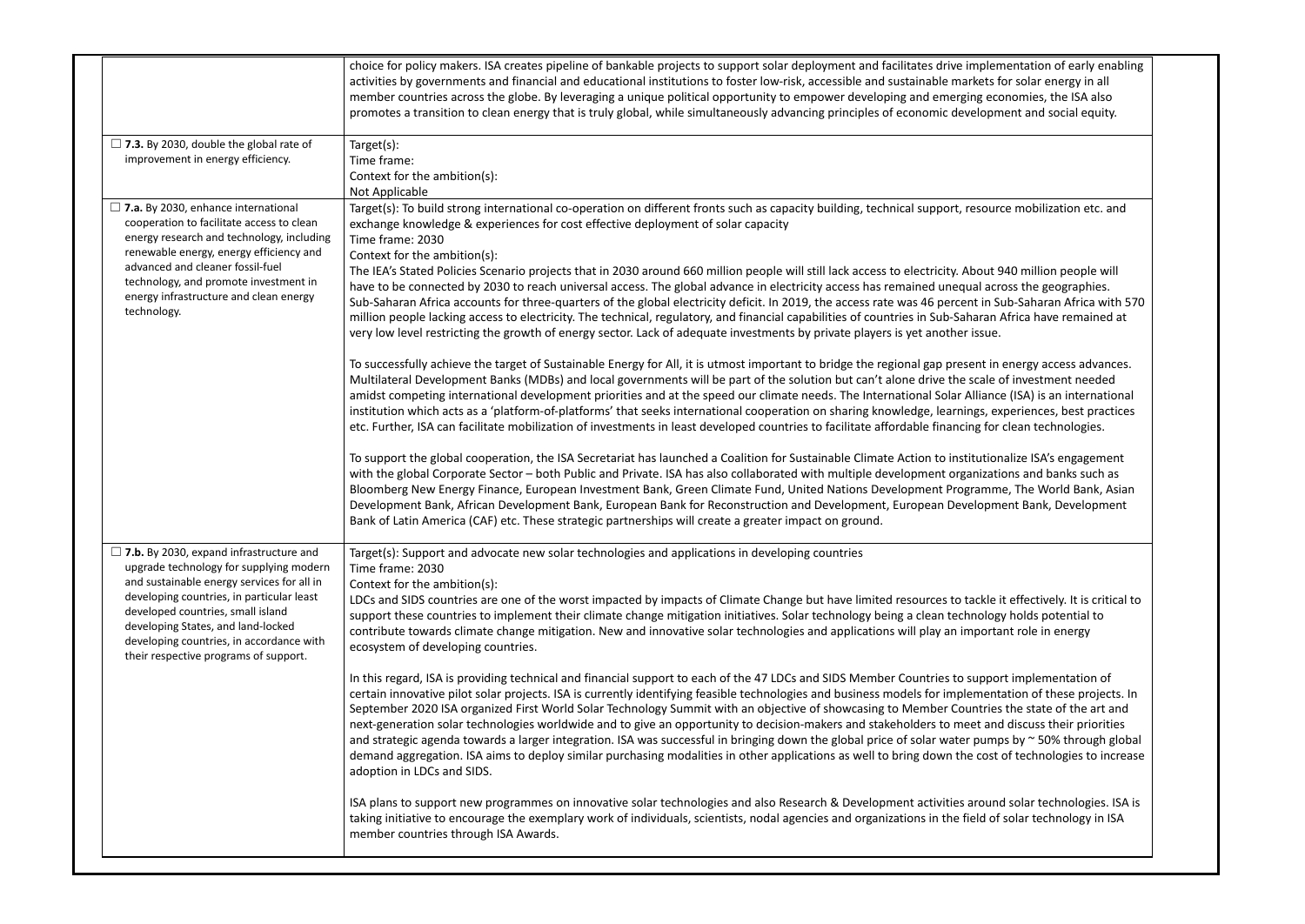#### **SECTION 2: ACTIONS TO ACHIEVE THE AMBITION**

| 1.2. Other ambitions in support of SDG7 by 2030 and net-zero emissions by 2050. [Please describe below e.g., coal phase out or reforming fossil fuel subsidies etc.] |           |
|----------------------------------------------------------------------------------------------------------------------------------------------------------------------|-----------|
| Target(s):                                                                                                                                                           |           |
| Time frame:                                                                                                                                                          |           |
| Context for the ambition(s):                                                                                                                                         |           |
|                                                                                                                                                                      |           |
|                                                                                                                                                                      |           |
|                                                                                                                                                                      |           |
| <b>SECTION 2: ACTIONS TO ACHIEVE THE AMBITION</b>                                                                                                                    |           |
|                                                                                                                                                                      |           |
| 2.1. Please add at least one key action for each of the elaborated ambition(s) from section 1. [Please add rows as needed].                                          |           |
| Description of action (7.1. By 2030, ensure universal access to affordable, reliable and modern energy services)                                                     | 2015-2030 |
|                                                                                                                                                                      |           |
| Enhancing access to affordable, reliable and modern energy services remains the key focus of ISA. ISA sees solar energy as an enabler of universal energy            |           |
| access. It is working on creating supportive eco-system through capacity building and technical & regulatory assistance for large scale deployment of solar          |           |
| technologies.                                                                                                                                                        |           |
| Technical and regulatory assistance to member countries through programmatic support                                                                                 |           |
| Capacity building of stakeholders across the solar value chain - Training of 10,000 stakeholders under ISA's 7 Programmes                                            |           |
| Preparation of 100 case studies by 2026                                                                                                                              |           |
| Blended Financing Risk Mitigation Facility for Africa & Global Blended Financing Facility for Solar by 2026                                                          |           |
|                                                                                                                                                                      |           |
| Description of action (7.2. By 2030, increase substantially the share of renewable energy in the global energy mix)                                                  | 2015-2030 |
|                                                                                                                                                                      |           |
| ISA's analytics & advocacy efforts are intended to facilitate larger adoption of solar technologies. ISA is also working on creating bankable solar projects.        |           |
| Preparing solar analytics & advocacy reports                                                                                                                         |           |
| Facilitating cross-border RE transfer projects as part of ISA's One Sun One World One Grid (OSOWOG) Initiative to build a network of transnational                   |           |
| electricity grid to supply solar power to member countries and help solar-deficient countries adopt clean energy at less cost                                        |           |
| 30 Pilot Projects across 10 themes by 2026                                                                                                                           |           |
|                                                                                                                                                                      |           |
| Description of action (7.a. By 2030, enhance international cooperation to facilitate access to clean energy research and technology, including renewable             | 2015-2030 |
| energy, energy efficiency and advanced and cleaner fossil-fuel technology, and promote investment in energy infrastructure and clean energy technology)              |           |
|                                                                                                                                                                      |           |
| International Solar Alliance (ISA) acts as a platform to promote international cooperation. With the following actions ISA is set to facilitate access to clean      |           |
| energy research and technology and to promote investments in clean energy technologies.                                                                              |           |
| Preparing "Roadmap for Mobilization of USD One Trillion in Solar Investments by 2030"                                                                                |           |
| Establishing and capitalizing a Blended Financing Risk Mitigation Facility to de-risk private sector clean energy capital flows in developing and                    |           |
| emerging economies                                                                                                                                                   |           |
| Ensuring transfer of learnings & best practices from Indian & other markets to least developed countries                                                             |           |
|                                                                                                                                                                      |           |
| Description of action (7.b. By 2030, expand infrastructure and upgrade technology for supplying modern and sustainable energy services for all in                    | 2015-2030 |
| developing countries, in particular least developed countries, small island developing States, and land-locked developing countries, in accordance with their        |           |
| respective programs of support)                                                                                                                                      |           |
|                                                                                                                                                                      |           |
| ISA plays a pivotal role in disseminating knowledge regarding innovative & emerging solar technologies & applications.                                               |           |
| Demand aggregation of different solar applications                                                                                                                   |           |
| Support to LDCs & SIDS for deployment of innovative solar technologies and applications                                                                              |           |
| Capacity building and Knowledge dissemination regarding emerging solar technologies                                                                                  |           |
| Creation of 30 Solar Technology and Application Resource Centres (STAR Cs) in ISA member countries by 2026 for facilitating capacity building,                       |           |
| training and R&D exchange<br>Launch two new programmes - Solar Powered Green Hydrogen and Solar & Battery Waste Recycling                                            |           |
|                                                                                                                                                                      |           |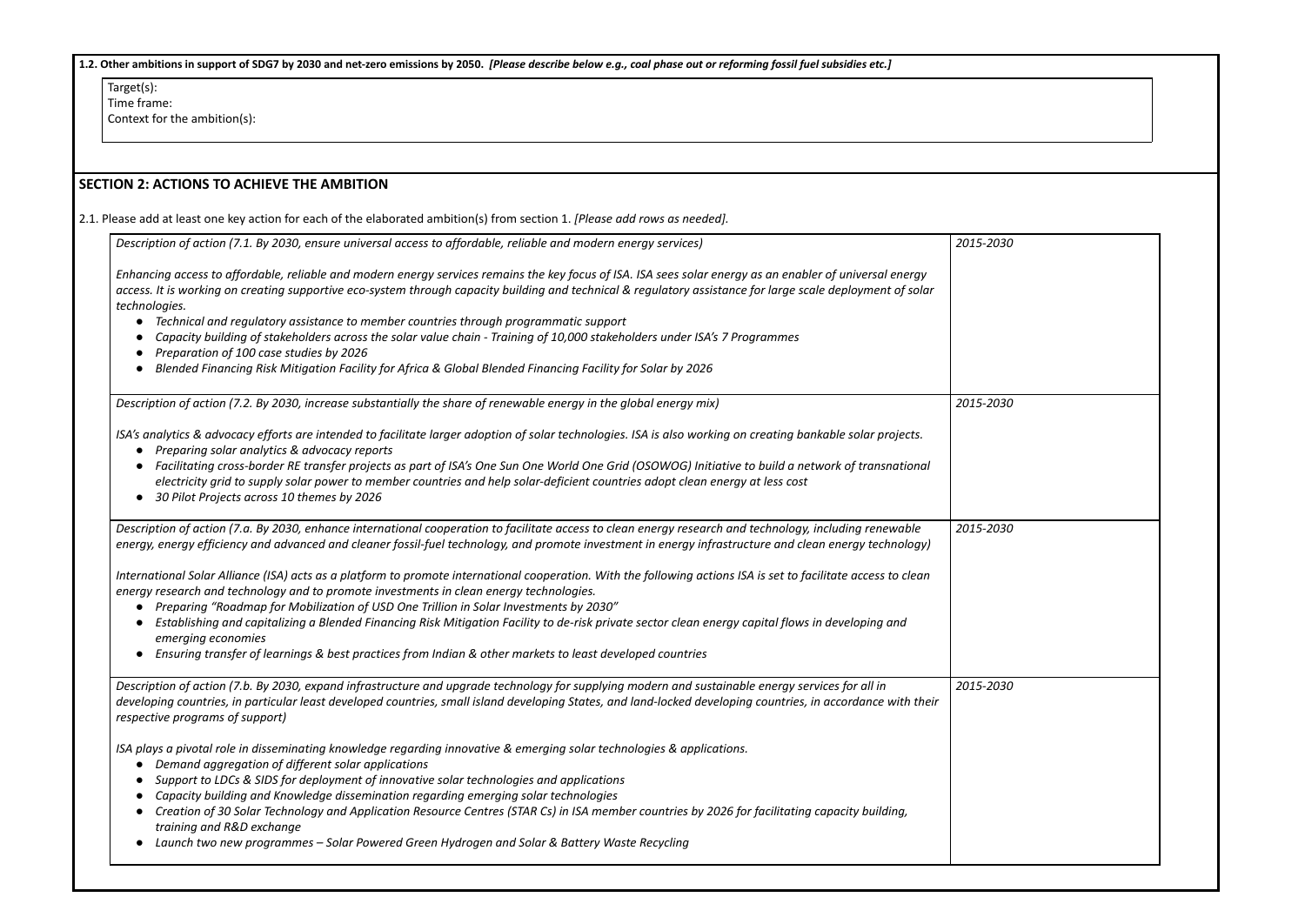#### **SECTION 3: OUTCOMES**

3.1*.* Please add at least one measurable and time-based outcome for **each** of the actions from section 2. *[Please add rows as needed].*

| Outcome                                                                                                                              | 2015-2030 |
|--------------------------------------------------------------------------------------------------------------------------------------|-----------|
| 7.1. Facilitating access to clean energy with focus on vulnerable communities in LDCs and SIDS                                       |           |
| 7.2. Unleashing an energy transition of over 1,000 GW of solar generation capacity                                                   |           |
| Reducing Carbon Emissions by 1,000 Million Tonnes                                                                                    |           |
| 7.a. Mobilizing over USD 1,000 billion by 2030 towards solar investments                                                             |           |
| 7.b. Reducing cost of finance for innovative solar technologies and applications leading to larger adoption of these technologies in |           |
| developing countries                                                                                                                 |           |
|                                                                                                                                      |           |

# **SECTION 4: REQUIRED RESOURCES AND SUPPORT**

4.1. Please specify required finance and investments for **each** of the actions in section 2.

With increasing number of Member Countries, there is also a growing mandate for the ISA Secretariat through launch of new programmes, projects and activities, as directed by the ISA Assembly. It is also not possible to have country-specific programmes for scaling up solarization in member Countries without large-scale financial support. The core funding support from Government of India will be crucial for meeting annual expenditure of the ISA Secretariat including personnel costs and management support costs. This will help provide a sound financial foundation and necessary thrust for taking ISA to the next level. The ISA is already is engaging with diverse donors including MDBs, philanthropies and foundations, ISA members and others.

4.2. [For countries only] In case support is required for the actions in section 2, please select from below and describe the required support and specify for which action.

*[Examples of support for Member States could include: Access to low-cost affordable debt through strategic de-risking instruments, capacity building in data collection; development of integrated energy plans and energy transition pathways; technical assistance, etc.]*

| $\square$ $\blacktriangleright$ Financing | Description<br>• ISA's ambition is to raise USD 1 Billion over the next 5 years to fund its efforts for delivering on various activities, initiatives and key prior<br>advanced discussion with diverse donors including MDBs, philanthropies and foundations, ISA members and others. The aim is to utiliz<br>broader areas of Multi-Donor Trust Fund (MDTF) for Programmatic Support (USD 200 million), Blended Finance Risk Mitigation Facility<br>Enterprises (USD 700 million) and Analytics, Advocacy and Capacity Building (USD 100 million) |
|-------------------------------------------|-----------------------------------------------------------------------------------------------------------------------------------------------------------------------------------------------------------------------------------------------------------------------------------------------------------------------------------------------------------------------------------------------------------------------------------------------------------------------------------------------------------------------------------------------------|
| $\Box \nabla$ In-Kind<br>contribution     | Description<br>ISA will require active political support from member countries, strong partnership with UN agencies, MDBs and DFIs, engagement wit<br>to support implementation of various programmes, projects and initiatives.<br>ISA is strengthening its secretariat with expertise drawn from its Member countries while ensuring geographical and gender balance.                                                                                                                                                                             |
| $\Box$ Technical Support                  | Description                                                                                                                                                                                                                                                                                                                                                                                                                                                                                                                                         |
| $\Box$ Other/Please specify               | Description                                                                                                                                                                                                                                                                                                                                                                                                                                                                                                                                         |

ority areas. ISA is already in ze the funding across three for Supporting Solar

th private sector entities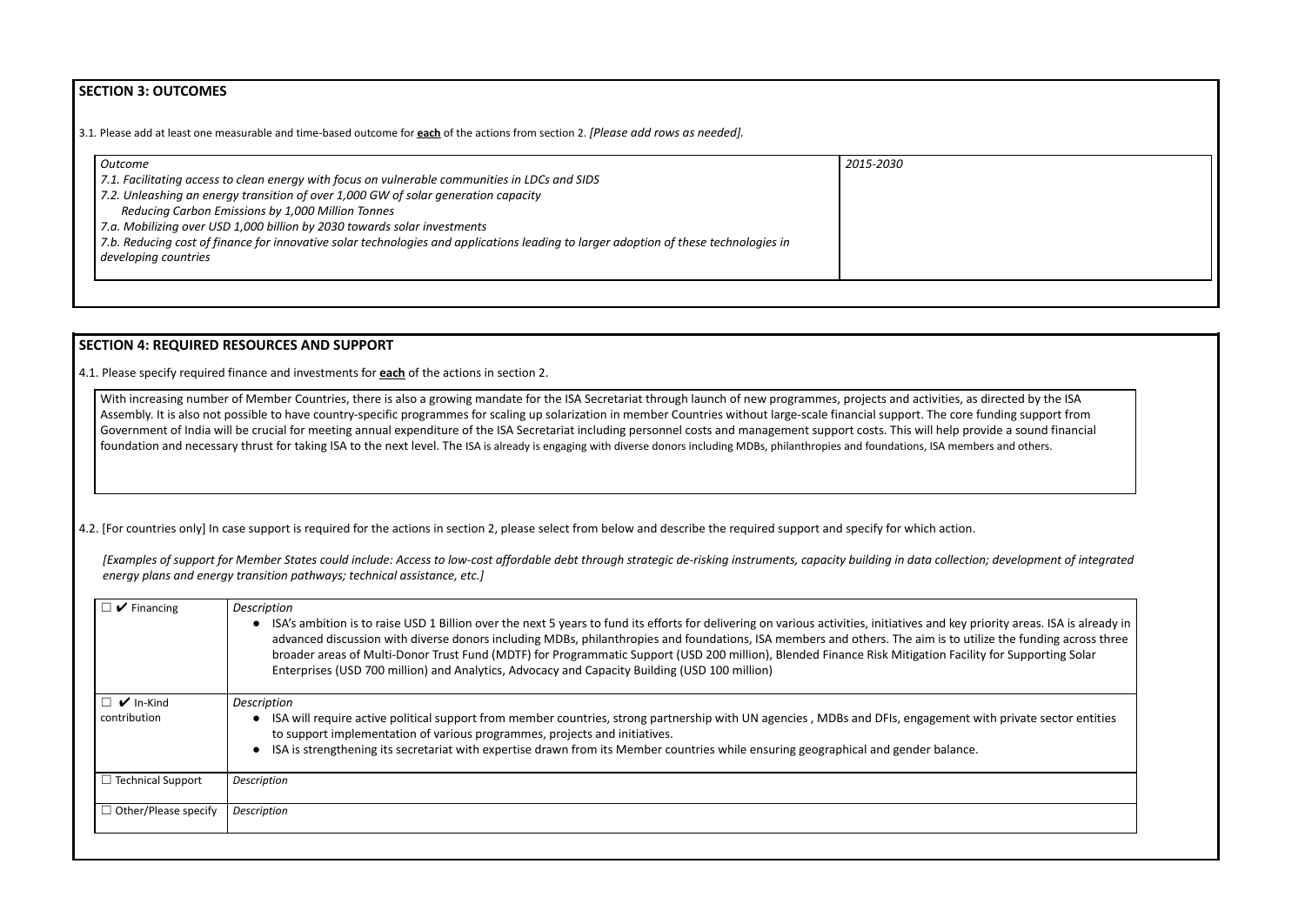## **SECTION 5: IMPACT**

5.1. Countries planned for implementation including number of people potentially impacted.

All 193 UN Member countries with the special focus on LDCs & SIDS. Through ISA's programmes, 18 million direct and indirect beneficiaries will be impacted.

5.2. Alignment with the 2030 Agenda for Sustainable Development – Please describe how **each** of the actions from section 2 impact advancing the SDGs by 2030. *[up to 500 words, please upload supporting strategy documents as needed]*

Advocacy, capacity building, knowledge transfer, experience sharing through ISA will lead to diffusion of solar technologies across various geographies by creating favorable at the experime of solar second. In the ecosyste efforts to mobilize USD One Trillion in Solar Investments by 2030 will lead to affordable financing for solar technologies making it possible for population in the least use these technologies. ISA's initiatives under its seven programmes will ultimately help in achieving SDG 7 of ensuring access to affordable, reliable, sustainable and

Electricity and heat generation accounted for 40% of global emissions in 2019. Large scale deployment of solar energy-based technologies for electricity and heat applications will significantly significantly significantly reduce GHG emissions. Estimated CO2 emission reduction as a result of ISA's initiatives is ~7 million tonnes per annum. This is well aligned with SDG 13 of taking urge climate change and its impacts.

Along with supporting SDG 7 & SDG 13, ISA's initiatives also indirectly support SDG 8 to Promote sustained, inclusive and sustainable economic growth, full and prod decent work for all; SDG 16 to Promote just, peaceful and inclusive societies; SDG 9 to Build resilient infrastructure, promote inclusive and sustainable industrializatio SDG 17 to Revitalize the global partnership for sustainable development; SDG 11 to Make cities inclusive, safe, resilient and sustainable.

5.3. Alignment with Paris Agreement and net-zero by 2050 - Please describe how each of the actions from section 2 align with the Paris Agreement and national NDCs (if applicable) and s *[up to 500 words, please upload supporting strategy documents as needed]*

IEA estimates that global Solar PV capacity addition needs to be accelerated up to at least 630 GW per annum to be on track of net zero by 2050. Solar thermal too has Net Zero transition. ISA intends to facilitate large scale deployment of solar energy-based technologies which will be a step towards achieving net-zero target by 2050. investment in solar energy capacity needs to increase by at least three or four times every year in line with the Net Zero Roadmap and national level action plans. ISA mobilization initiatives, is trying to bring in more and more investments in solar energy capacity.

ISA's work will have a significant impact on climate mitigation, energy access, livelihoods, and economic development. By promoting clean, affordable energy access, co-benefits of improved public health, mobility, and access to education. ISA's actions as mentioned under section 2 are also in line with India's Intended Nationally D adopting sustainable lifestyle, cleaner economic development, reducing Emission intensity of Gross Domestic Product, increasing the share of Non Fossil Fuel Based fiancé, technology transfer and capacity building.

#### **SECTION 6: MONITORING AND REPORTING**

6.1. Please describe how you intend to track the progress of the proposed outcomes in section 3. Please also describe if you intend to use other existing reporting frameworks to track progress on the proposed outcomes.

ISA plans to institutionalize its own Results-Based Management Framework (RBMF) for monitoring and reporting the progress. This framework will be based on the best practices of renowned organizations like World Bank, SEforALL, Global Green Growth Institute, Asian Development Bank, United Nations Development Programme, Ministry of Foreign Affairs-Netherlands and Global Affairs-Canada.

The ISA RBMF will clearly define the methodology at three different levels – organizational level, programme/ project/ initiative level and country/ region level. At organizational level, ISA's RBMF will be founded upon ISA's vision and mission, and in accordance with the guiding principles of ISA's Framework Agreement and will be directly linked to ISA's Theory of Change (ToC). At programme/ project/ initiative level, the RBMF will keep track of the on-ground implementation and progress towards achievement of the intended impact of the programme/ project and keeping the activities aligned to its objectives, resulting in higher effectiveness of the programme/ project as well as in optimized used of the allocated resources. At country/ region level, the

| orable ecosystem. ISA's<br>developed countries to<br>modern energy for all.      |  |
|----------------------------------------------------------------------------------|--|
| plications will significantly<br>ent action to combat                            |  |
| uctive employment and<br>on and foster innovation;                               |  |
| upport the net-zero emissions by 2050.                                           |  |
| as a key role to play in the<br>). Further, the global<br>, through its resource |  |
| ISA will also provide<br>Determined Contribution of<br>Electricity, mobilizing   |  |
|                                                                                  |  |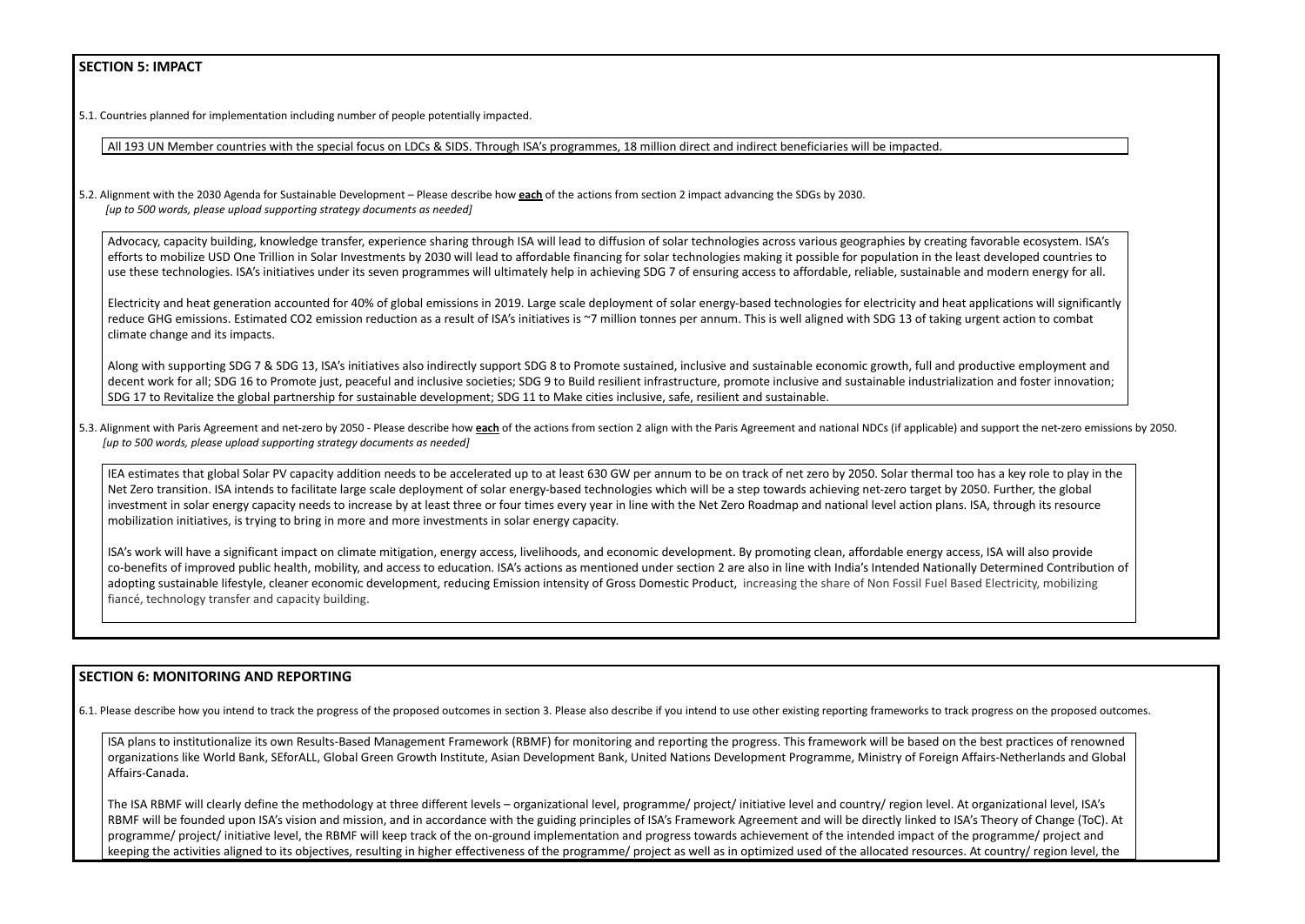RBMF will track and monitor the progress and performance of its activities in the Member Countries against development objectives or hypotheses and help in identi intervention strategies as well as reporting results and strengthen decision making.

#### **SECTION 7: GUIDING PRINCIPLES CHECKLIST**

Please use the checklist below to validate that the proposed Energy Compact is aligned with the guiding principles.

I. Stepping up ambition and accelerating action - Increase contribution of and accelerate the implementation of the SDG7 targets in support of the 2030 Agenda for Sustainable Development for Paris Agreement

I. 1. Does the Energy Compact strengthen and/or add a target, commitment, policy, action related to SDG7 and its linkages to the other SDGs that results in a higher cumulative impact compared to existing frameworks?

 $\Box$   $\vee$  Yes  $\Box$ No

1.3. Does the Energy Compact consider inclusion of key priority issues towards achieving SDG7 by 2030 and the net-zero emission goal of the Paris Agreement by 2050 - as defied by latest global analysis and data including t *outcome of the Technical Working Groups?* ☐ ✔ Yes ☐No

II. Alignment with the 2030 agenda on Sustainable Development Goals - Ensure coherence and alignment with SDG implementation plans and strategies by 2030 as well as national development plans and priorities.

II.1. Has the Enerav Compact considered enablina actions of SDG7 to reach the other sustainable development aoals by 2030?  $\Box \vee$  Yes  $\Box$ No

II.2. Does the Energy Compact align with national, sectoral, and/or sub-national sustainable development strategies/plans, including SDG implementation plans/roadmaps?  $\Box \checkmark$  Yes  $\Box$ No

*I.2. Does the Energy Compact increase the geographical and/or sectoral coverage of SDG7 related efforts?* ☐ ✔ Yes ☐No

*II.3. Has the Energy Compact considered a timeframe in line with the Decade of Action?* ☐ ✔ Yes ☐No

III. Alignment with Paris Agreement and net-zero by 2050 - Ensure coherence and alignment with the Nationally Determined Contributions, long term net zero emission strategies.

III.1. Has the Energy Compact considered a timeframe in line with the net-zero goal of the Paris Agreement by 2050?  $\Box \checkmark$  Yes  $\Box$ No

*III.2. Has the Energy Compact considered energy-related targets and information in the updated/enhanced NDCs?* ☐ ✔ Yes ☐No

III.3. Has the Energy Compact considered alignment with reaching the net-zero emissions goal set by many countries by 2050?  $\Box \vee$  Yes  $\Box$ No

IV. Leaving no one behind, strengthening inclusion, interlinkages, and synergies - Enabling the achievement of SDGs and just transition by reflecting interlinkages with other SDGs.

*IV.1. Does the Energy Compact include socio-economic impacts of measures being considered?* ☐ ✔ Yes ☐No

*IV.2. Does the Energy Compact identify steps towards an inclusive, just energy transition?* ☐ ✔ Yes ☐No

IV.3. Does the Energy Compact consider measures that address the needs of the most vulnerable groups (e.g. those impacted the most by energy transitions, lack of energy access)?  $\Box \checkmark$  Yes  $\Box$ No

V. Feasibility and Robustness - Commitments and measures are technically sound, feasible, and verifiable based a set of objectives with specific performance indicators, baselines, targets and data sources as needed.

V.1. Is the information included in the Energy Compact based on updated quality data and sectoral assessments, with clear and transparent methodologies related to the proposed measures?  $\Box$   $\vee$  Yes  $\Box$  No

V.2. Has the Energy Compact considered inclusion of a set of SMART (specific, measurable, achievable, resource-based and time based) objectives?  $\Box$   $\vee$  Yes  $\Box$  No

V.3. Has the Energy Compact considered issues related to means of implementation to ensure feasibility of measures proposed (e.g. cost and financing strategy, technical assistant needs and partnerships, policy and regulato *gaps, data and technology*)? □ ✔ Yes □No

#### **SECTION 8: ENERGY COMPACT GENERAL INFORMATION**

8.1. Title/name of the Energy Compact

ISA Energy Compact for achieving SDG7 through Global Solarization

| fying country-specific |  |  |
|------------------------|--|--|
|------------------------|--|--|